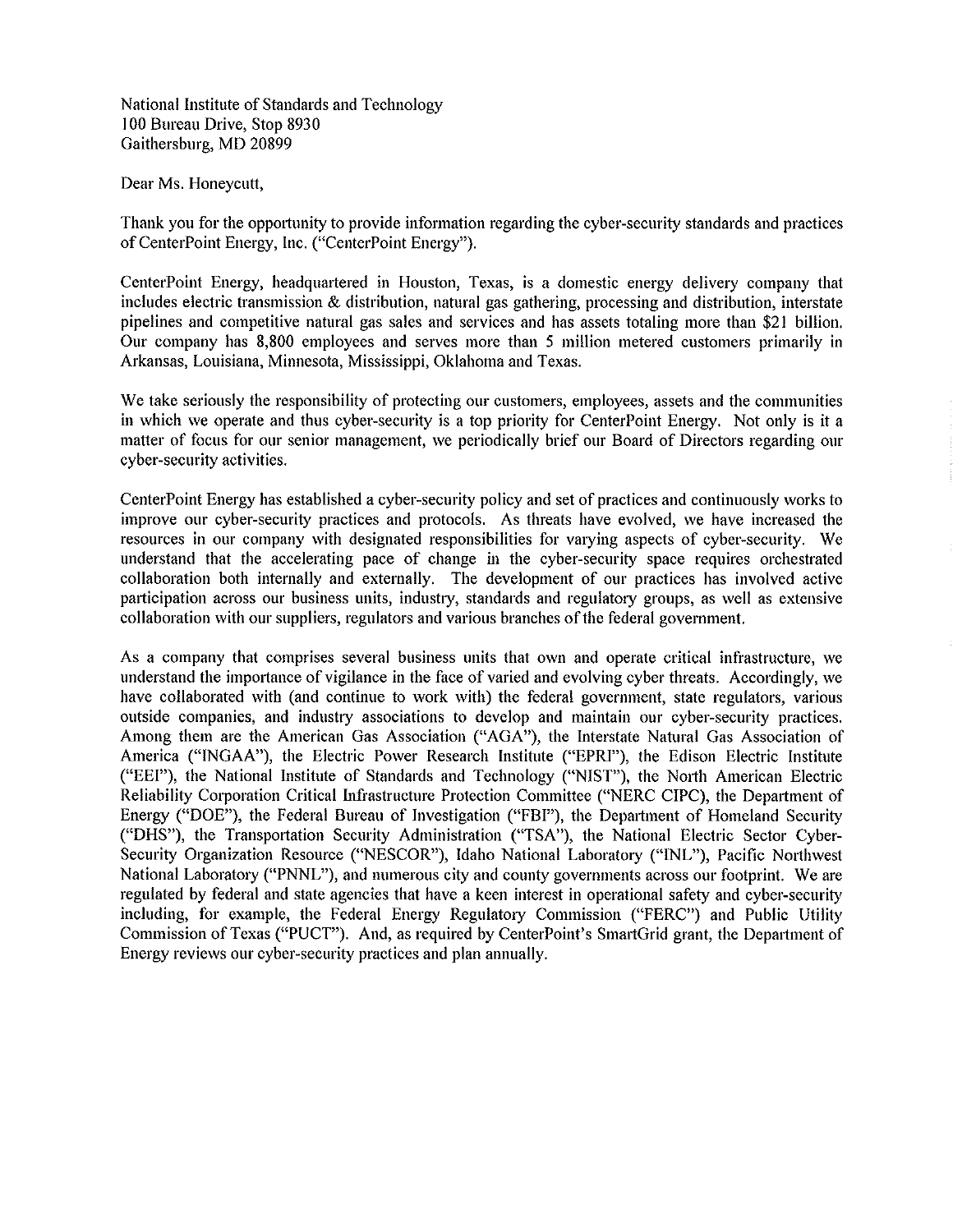## Current Risk Management Practices

What do organizations see as the greatest challenges in improving cyber-security practices across critical infrastructure?

- Establishing a comprehensive frame work across a diverse set of assets.
- The cost of improvements to legacy assets.
- Continuing need to ensure cyber-security technology for proprietary assets is available and up to date.
- Challenges associated with ensuring work force possess skill sets critical to utility operations and cyber-security. Ongoing workforce development is critical.
- Need for timely threat information specific to industry.
- A risk management and compliance framework that assesses risk based on outcomes versus compliance mandates and objectives.

What do organizations see as the greatest challenges in developing a cross sector standards-based Framework for critical infrastructure?

- Developing a frame work that will be applicable to a diverse set of assets.
- Coordinating cross sector collaboration.

Describe your organization's policies and procedures governing risk generally and cyber-security risk specifically. How does senior management communicate and oversee these policies and procedures?

- CenterPoint Energy has an enterprise risk management organization that utilizes the Committee of Sponsoring Organizations COSO risk management framework.
- Cyber-security has been identified by the ERM as an independent risk, which is rated among the highest of identified risks to the organization.
- The ERM process establishes communication across the enterprise and ultimately reports to the highest levels of senior management and the Board of Directors.

Where do organizations locate their cyber-security risk management program/office?

• The cyber-security risk management program is located in the ERM Office and has senior level participants from across the organization.

How do organizations define and assess risk generally and cyber-security risk specifically?

• Risks are defined using the COSO framework and the ERM process.

To what extent is cyber-security risk incorporated into organizations' overarching enterprise risk management?

• Cyber-security is fully incorporated into the ERM program and has been identified as one of the highest independent risk to the organization. Cyber-security has also been identified by the ERM as a risk to most of the large projects and programs that contain cyber assets.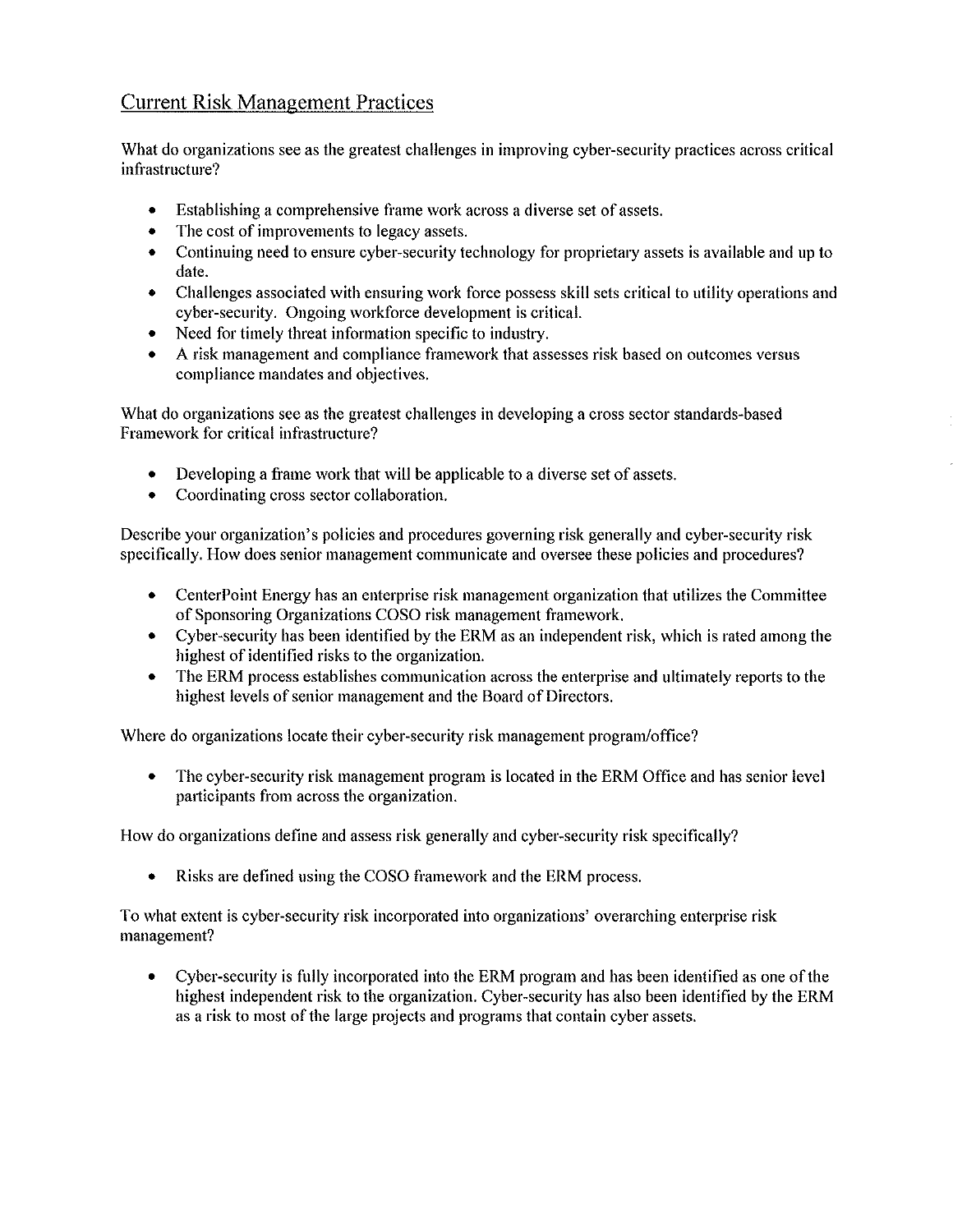What standards, guidelines, best practices, and tools are organizations using to understand, measure, and manage risk at the management, operational, and technical levels?

- CenterPoint Energy has a comprehensive ERM program utilizing the COSO framework.
- CenterPoint Energy is an integrated energy utility with a diverse set of assets. All applicable standards, best practices, and tools are evaluated to determine applicability for managing cybersecurity risks.
- Standards and best practices that are currently utilized by CenterPoint Energy include but are not limited to NIST, Institute of Electrical and Electronics Engineers ("IEEE"), Control Objectives for Information and Related Technology ("CobIT"), NERC CIP, and Information Technology Infrastructure Library ("ITIL").

What are the current regulatory and regulatory reporting requirements in the United States (e.g. local, state, national, and other) for organizations relating to cyber-security?

• NERC CIP, Sarbanes-Oxley Act ("SOX"), Health Insurance Portability and Accountability Act ("HIPPA"), PCI, DOE for grant recipients, FERC, Transpottation Security Administration ("TSA"), Public Utility Commissions, and City and County governing bodies.

What organizational critical assets are interdependent upon other critical physical and information infrastructures, including telecommunications, energy, financial services, water, and transpottation sectors?

• Most critical assets in the utility industry are interdependent upon all of the other critical physical and information infrastructures including telecommunication, water, other energy organizations and transpottation.

What performance goals do organizations adopt to ensure their ability to provide essential services while managing cyber-security risk?

• In the natural gas and electric utility industries all performance base risk management goals are related to reliability of service, safety, and cost to the end consumer.

If your organization is required to report to more than one regulatory body, what information does your organization repott and what has been your organization's reporting experience?

- CenterPoint Energy reports to many different local, state and federal governing bodies.
- Repotting mechanisms are usually dictated by the regulatory body and have different requirements.
- Where possible, CenterPoint Energy tries to have a uniform repott for cyber-security repotting.

What role(s) do or should national/international standards and organizations that develop nationaVinternational standards play in critical infrastructure cyber-security conformity assessment?

- National/international standards committees should strive to develop cross sector standards that will be effective, efficient, and consistent for asset owners to implement and repott on.
- National/international standards committees should fill the role of facilitators for cross sector collaboration in order to ensure the cyber-security framework meets the needs of each sector.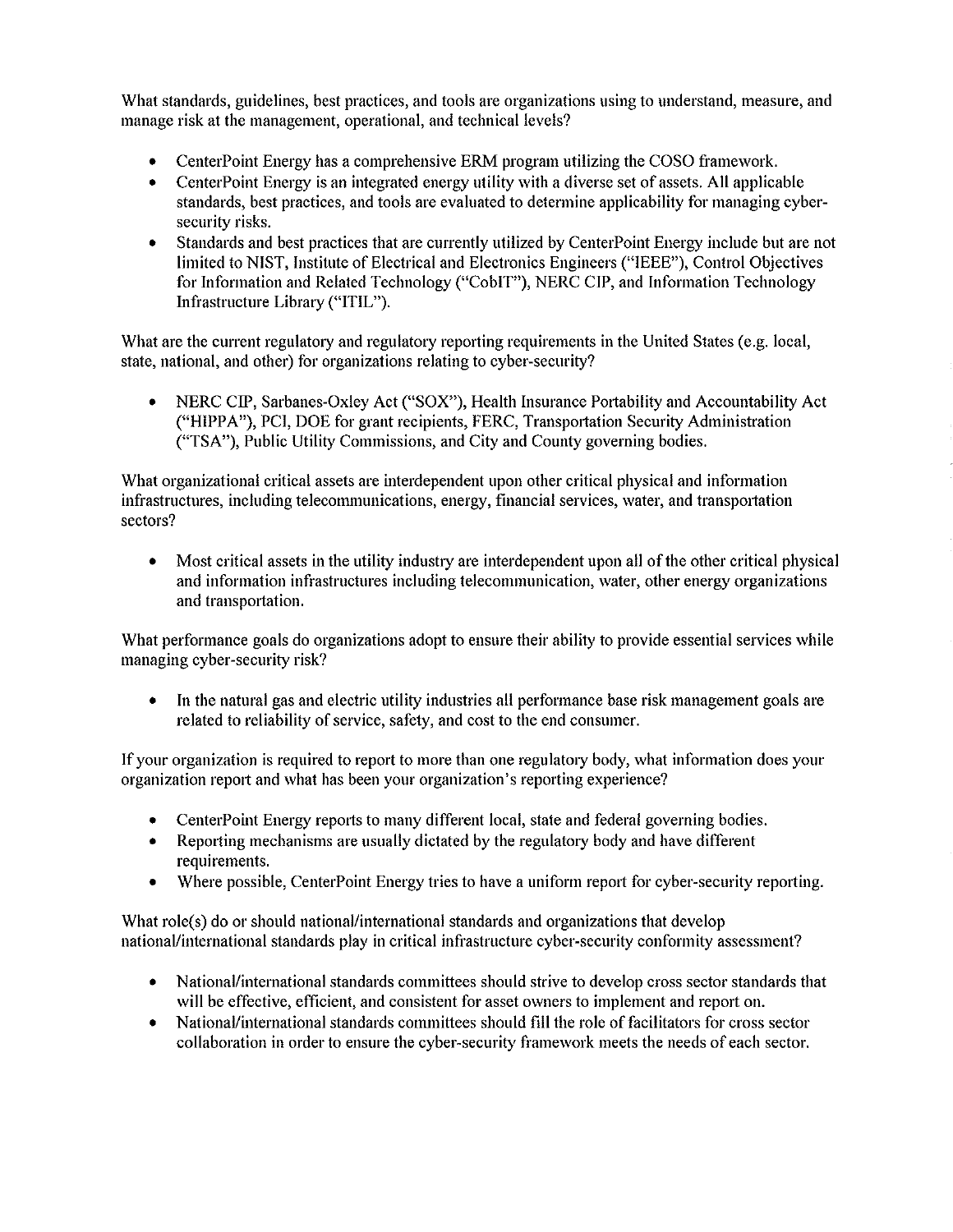## Use of Frameworks, Standards, Guidelines, and Best Practices

What additional approaches already exist?

• Comprehensive frameworks, standards, guidelines, and best practices already exist but need to be shared and consistently applied.

Which of these approaches apply across sectors?

- The more established approaches apply across industry sectors.
- If a risk-based model is used, most of the existing approaches can be applied across sectors.

Which organizations use these approaches?

• Natural gas and electric utility organizations

What, if any, are the limitations of using such approaches?

• Not all approaches will be cost effective for all sectors.

How do these approaches take into account sector-specific needs?

• Existing approaches to cyber-security can meet sector-specific needs if they are applied using a risk-based approach that is scalable and flexible.

When using an existing framework, should there be a related sector-specific standards development process or voluntary program?

• Standards development for use of existing frame works should take into account sector-specific issues and remain voluntary except where mandatory regulations already exist to ensure asset owners are able to provide reliable, safe and cost effective services.

What can the role of sector-specific agencies and related sector coordinating councils be in developing and promoting the use of these approaches?

• An important role of sector-specific agencies and sector coordination councils is to facilitate participation and adoption of standards and frameworks by sector organizations.

What other outreach efforts would be helpful?

• NIST should conduct cross sector workshops in the near future in order to gain timely input towards the framework by sector organizations.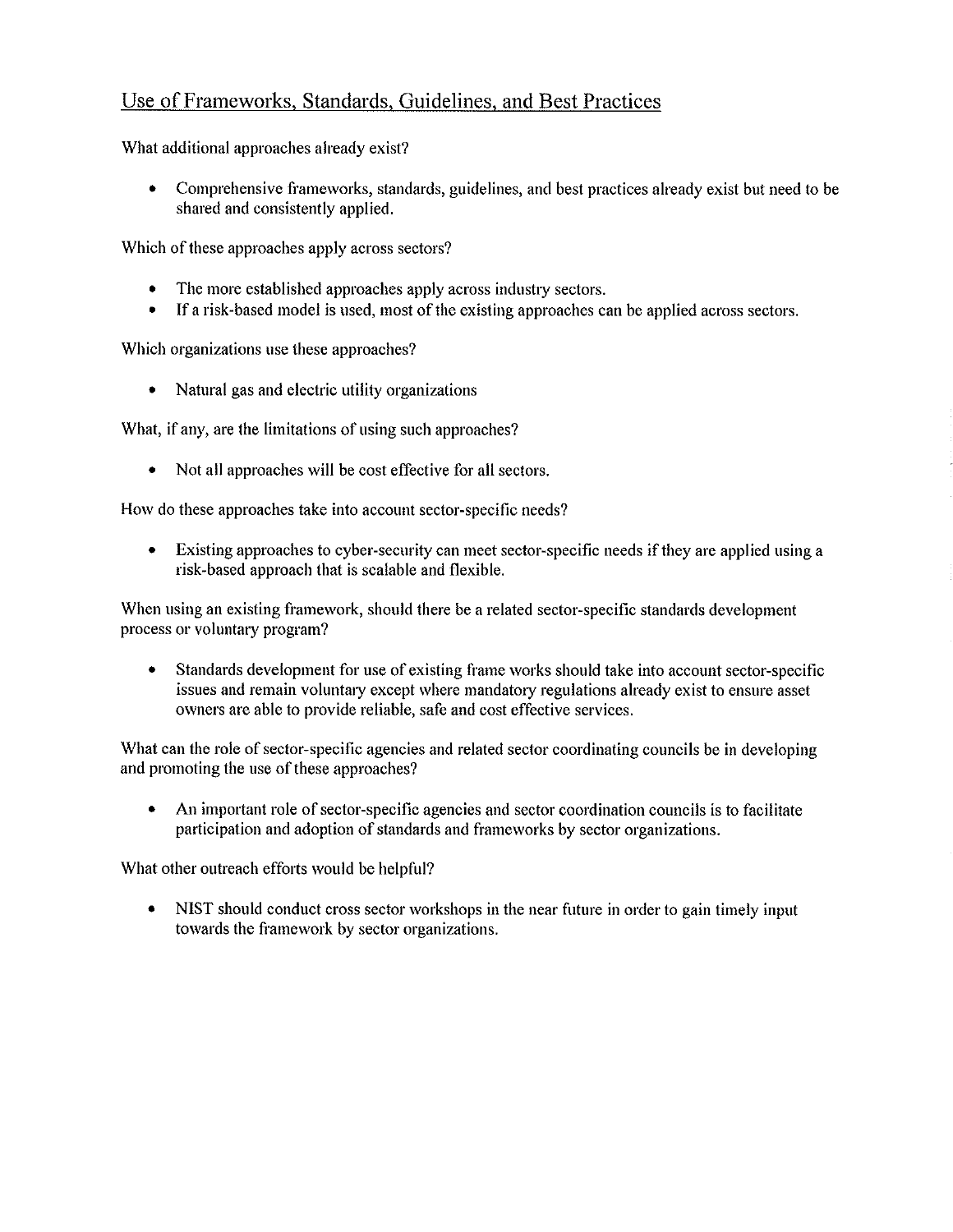## Specific Industry Practices

NIST is interested in information on the adoption of the following practices as they pettain to critical infrastructure components:

- Separation of business from operational systems;
- Use of encryption and key management;
- Identification and authorization of users accessing systems;
- Asset identification and management;
- Monitoring and incident detection tools and capabilities;
- Incident handling policies and procedures;
- Mission/system resiliency practices;
- Security engineering practices:
- Privacy and civil liberties protection.

Are these practices widely used throughout critical infrastructure and industry?

- Yes, these practices are at a mature state throughout the natural gas and electric utility industries.
- These practices are used throughout our operational as well as business systems and are required by regulation in many areas of our industry.

How do these practices relate to existing international standards and practices?

- These practices are common throughout the industry.
- These practices are referenced in most standards and frameworks.

Which of these practices do commenters see as being the most critical for the secure operation of critical infrastructure?

- These practices make up end-to-end programs for managing risk within critical infrastructure.
- All of these practices should be applied using a risk-based approach.

Are some of these practices not applicable for business or mission needs within particular sectors?

- Organizations that operate critical assets should evaluate all of the practices using a risk-based approach to determine if the practice is applicable or not.
- Applicability of these practices may vary across the organization in a specific sector based on risk factors.

Which of these practices pose the most significant implementation challenge?

• The challenges to implement these practices will vary across the organization in a given sector based on the current technology deployed, the rate base in a geographic region, and the regulatory requirements of a given organization.

How are standards or guidelines utilized by organizations in the implementation of these practices?

- Standards and guidelines are used to define how a given practice is applied to varying technology throughout an organization.
- Guidelines are used as a reference for best practices and provide a method to measure implementations.